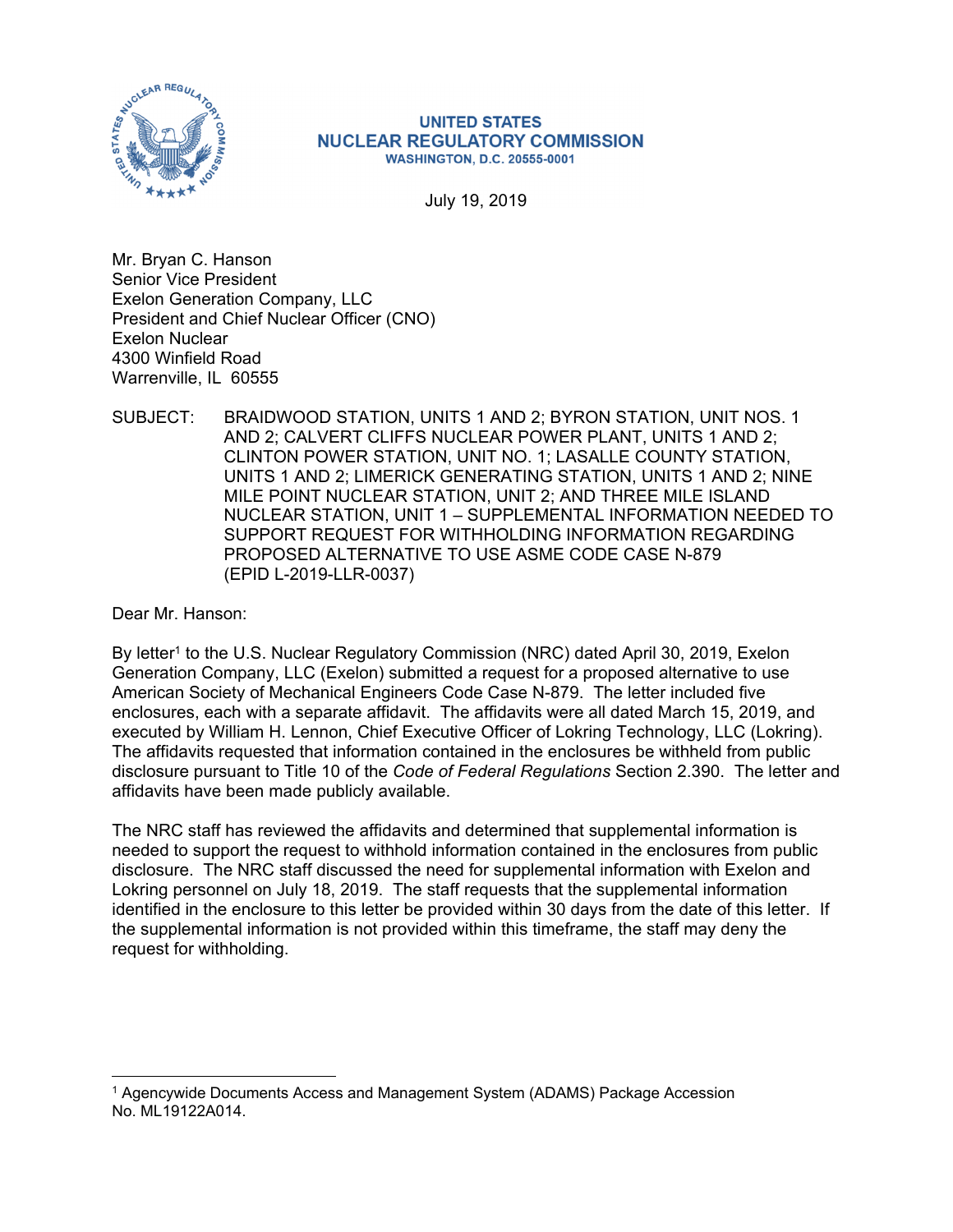If you have any questions regarding this matter, I may be reached at 301-415-1380.

Sincerely,

## */RA/*

Blake A. Purnell, Project Manager Plant Licensing Branch III Division of Operating Reactor Licensing Office of Nuclear Reactor Regulation

Docket Nos. STN 50-456, STN 50-457, STN 50-454, STN 50-455, 50-317, 50-318, 50-461, 50-373, 50-374, 50-352, 50-353, 50-220, 50-410, and 50-289

Enclosure: Request for Withholding Information

cc: Mr. William H. Lennon Sole Member and Chief Executive Lokring Technology LLC 38376 Apollo Parkway Willoughby, OH 44094

Additional Distribution via Listserv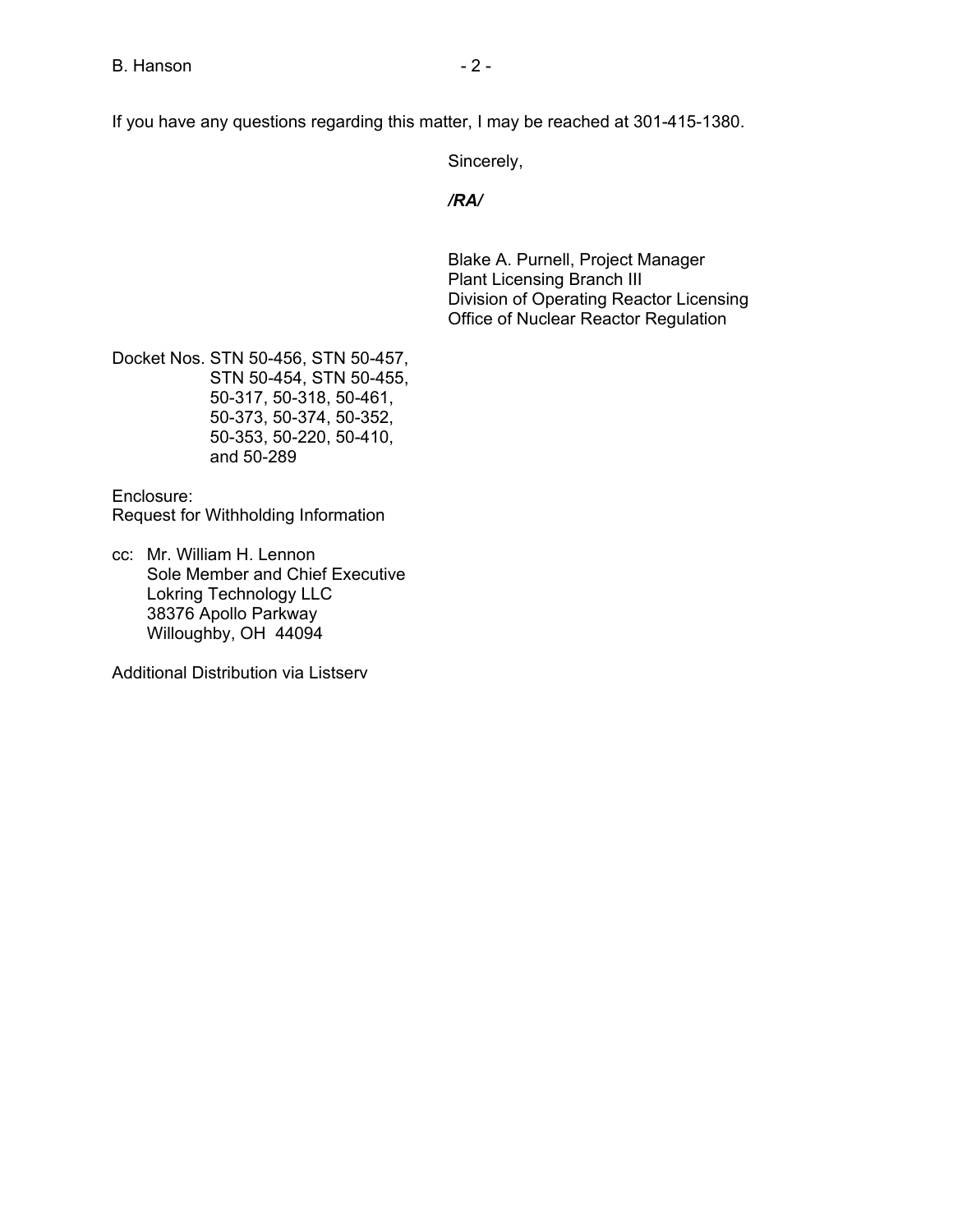SUBJECT: BRAIDWOOD STATION, UNITS 1 AND 2; BYRON STATION, UNIT NOS. 1 AND 2; CALVERT CLIFFS NUCLEAR POWER PLANT, UNITS 1 AND 2; CLINTON POWER STATION, UNIT NO. 1; LASALLE COUNTY STATION, UNITS 1 AND 2; LIMERICK GENERATING STATION, UNITS 1 AND 2; NINE MILE POINT NUCLEAR STATION, UNIT 2; AND THREE MILE ISLAND NUCLEAR STATION, UNIT 1 – SUPPLEMENTAL INFORMATION NEEDED TO SUPPORT REQUEST FOR WITHHOLDING INFORMATION REGARDING PROPOSED ALTERNATIVE TO USE ASME CODE CASE N-879 (EPID L-2019-LLR-0037) DATED JULY 19, 2019

# **DISTRIBUTION**:

PUBLIC

RidsNrrPmExelon Resource RidsNrrDorlLpl1 Resource RidsNrrDorlLpl3 Resource RidsNrrDorlLspb Resource RidsNrrLACSmith Resource RidsNrrLASRohrer Resource RidsRgn3MailCenter Resource RidsRgn1MailCenter Resource

RidsNrrPMBraidwood Resource RidsNrrPMByron Resource RidsNrrPMCalvertCliffs Resource RidsNrrPMClinton Resource RidsNrrPMLaSalle Resource RidsNrrPMLimerick Resource RidsNrrPMNineMilePoint Resource RidsNrrPMThreeMileIsland Resource

## **ADAMS Accession No**.: **ML19179A061**

|             | OFFICE   NRR/DORL/LPL3/PM  | NRR/DORL/LAIT    | NRR/DORL/LPL3/LA |
|-------------|----------------------------|------------------|------------------|
| <b>NAME</b> | <b>BPurnell</b>            | <b>KEntz</b>     | SRohrer          |
| <b>DATE</b> | 711/19                     | 7/8/19           | 7/10/19          |
|             |                            |                  |                  |
|             | OFFICE NRR/DORL/LPL3/BC(A) | NRR/DORL/LPL3/PM |                  |
| <b>NAME</b> | LRegner                    | <b>BPurnell</b>  |                  |

## **OFFICIAL RECORD COPY**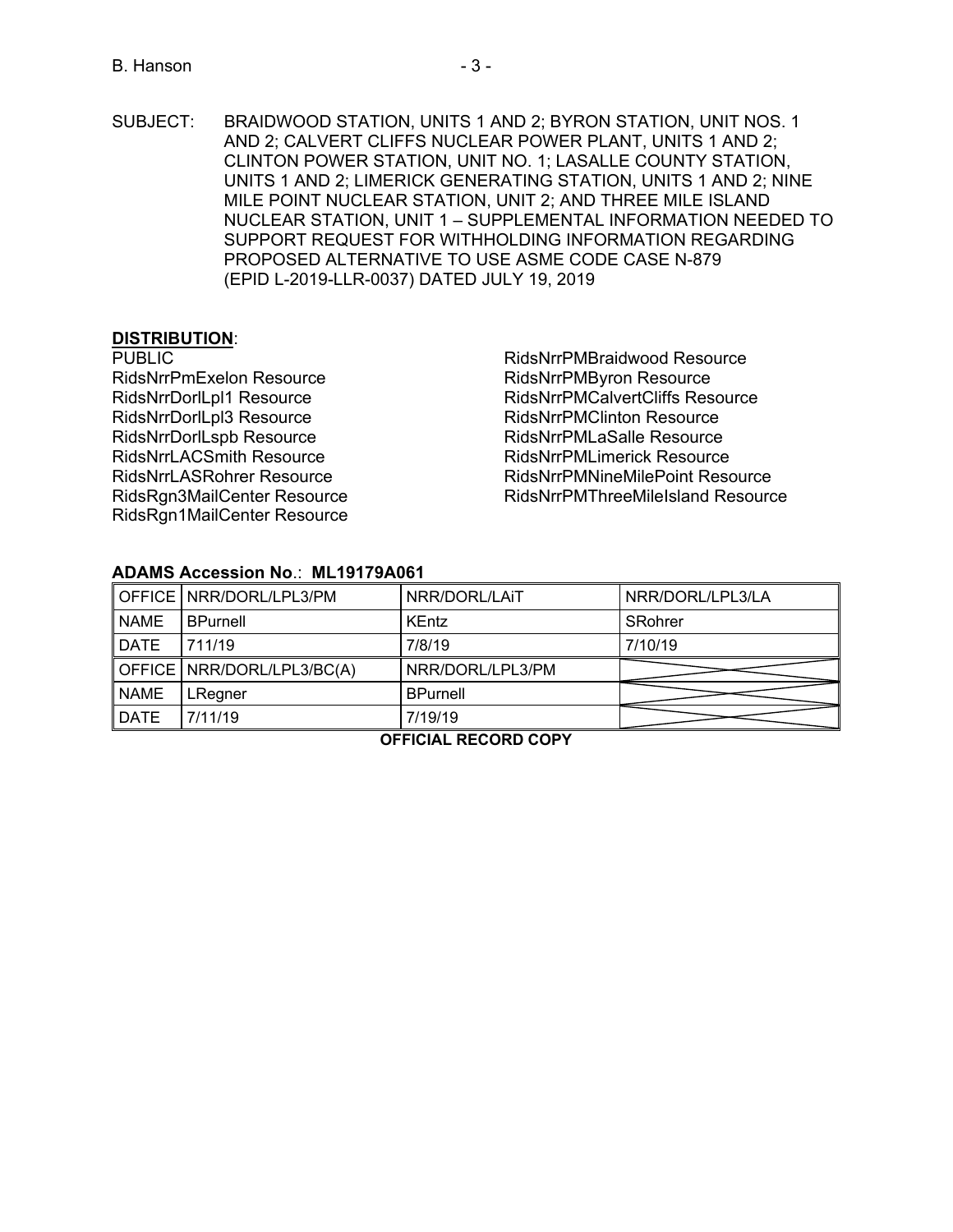## SUPPLEMENTAL INFORMATION NEEDED

# REQUEST FOR WITHHOLDING INFORMATION

# REGARDING PROPOSED ALTERNATIVE TO USE ASME CODE CASE N-879

### EXELON GENERATION COMPANY, LLC

#### DOCKET NOS. STN 50-456, STN 50-457, STN 50-454, STN 50-455, 50-317, 50-318,

#### 50-461, 50-373, 50-374, 50-352, 50-353, 50-220, 50-410, AND 50-289

By letter<sup>1</sup> to the U.S. Nuclear Regulatory Commission (NRC) dated April 30, 2019, Exelon Generation Company, LLC (Exelon) submitted a request for a proposed alternative to use American Society of Mechanical Engineers (ASME) Code Case N-879. The letter included five enclosures, each with a separate affidavit. The affidavits were all dated March 15, 2019, and executed by William H. Lennon, Chief Executive Officer of Lokring Technology, LLC (Lokring). The affidavits requested that information contained in the enclosures be withheld from public disclosure pursuant to Title 10 of the *Code of Federal Regulations* (10 CFR) Section 2.390.

The NRC staff has reviewed the affidavits and enclosures and has determined that supplemental information is needed to support the request for withholding from public disclosure. The affidavits imply that each enclosure should be withheld in their entirety since the enclosures do not contain portion marking to indicate the specific information to be withheld.

However, the NRC staff has identified significant discrepancies between the claims in the affidavit and the information in the enclosures. These discrepancies include, but are not limited to, the following:

- 1. The enclosures included information (e.g., test methods and results, drawings) provided in the public portion of the license amendment request and during a public meeting on January 23, 2019 (ADAMS Accession No. ML19036A883).
- 2. The enclosures included ASME Code information which is not owned by Lokring and is publicly available.
- 3. The Lokring Website provides information which appears to be similar to the type of information in the enclosures.
- 4. The enclosures include forms and reports provided to Lokring by other vendors that appear to be standard forms not owned by Lokring. Information in these forms include company names and addresses, table headings, job numbers, part numbers, and standard wording that would not typically be considered proprietary.

 $\overline{a}$ 

<sup>1</sup> Agencywide Documents Access and Management System (ADAMS) Package Accession No. ML19122A014.